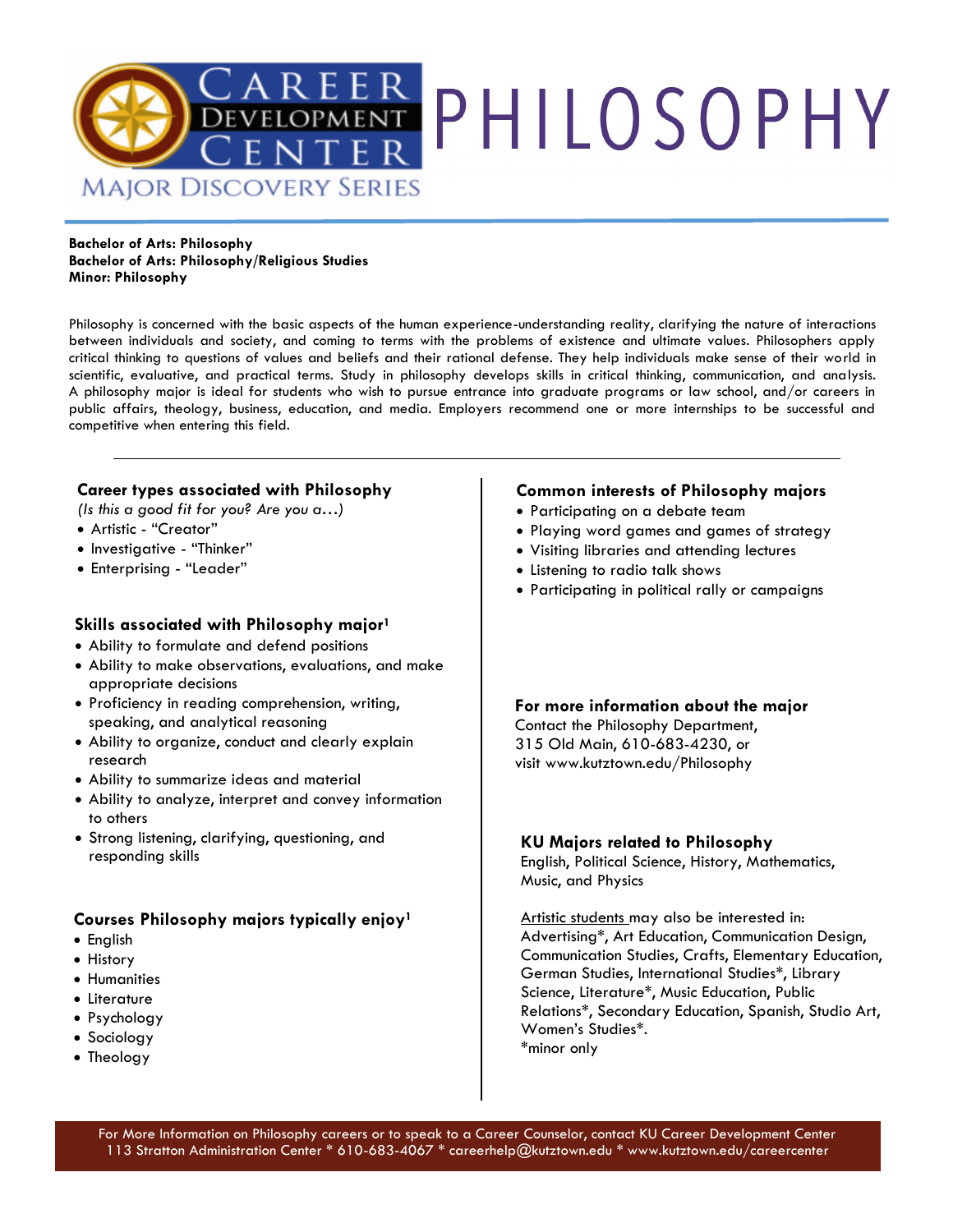# **FOUR STEPS TO SUCCESS**

# DISCOVER EXPERIENCE MOPLEMENT

2<sup>ND</sup> YEAR

# 1<sup>ST</sup> YEAR

EXPLORE >

- Enroll in the Career Exploration Certificate.
- Attend info sessions to learn about career development and personal branding.
- Take a career assessment to identify and confirm interests.
- Get involved in campus clubs and organizations.
- Develop basic workplace skills through jobs or volunteer work.
- Talk with professors, family, and friends about career ideas.
- Conduct informational interviews with professionals working in fields of interest.
- Develop a relationship with your professors and faculty advisor.
- Meet with CDC career coach.
- Attend info sessions to learn about resume writing, and externships.
- Confirm your choice of major and consider options for double major or minor.
- Research careers of interest.
- Complete a job shadowing (externship) experience.
- Seek meaningful employment or volunteer work in a field related to your major.
- Explore options for undergraduate research and study abroad.
- Write a resume and have it reviewed by the CDC.
- Manage your online presence.

# 3RD YEAR

- Enroll in the Career Success Certificate.
- Complete an internship and/or undergraduate research.
- Attend info sessions about internships, interviewing, job search strategies, and grad school.
- Build a LinkedIn profile and continue to monitor your online presence.
- Complete a mock interview.
- Build skills through research projects, part-time employment, and volunteer work.
- Participate in employer panels, site visits & networking events.
- Attend internship & job fairs.
- Take on a leadership role in a student organization or work.
- Consider graduate school options and prepare for admissions tests.

# 4TH YEAR

- Attend your Senior Kick-off and other info sessions to prepare for job search/grad school.
- Update your resume and LinkedIn profile.
- Create cover letter drafts.
- Gain experience through internships and/or undergraduate research.
- Secure references for job/grad school applications.
- Create your "30 second" commercial/elevator pitch.
- Meet with CDC to develop job search strategies.
- Research employers.
- Network with professionals through events and social media.
- Join a professional organization in your discipline.
- Attend the senior etiquette luncheon or dinner.
- Participate in job fairs and on-campus interviewing.

# **Sample Career Titles**

Philosophy majors can be found working in a wide variety of career fields. Here are just some career titles that may be of interest. Please note that some jobs may require further education and training. To learn more about these careers, visit http://online.onetcenter.org or www.bls.gov/oco.

- Announcer
- Arts Consultant
- Author
- Business Administrator
- Buyer
- Campus Religious Coordinator
- Church Camp Director
- Clergy
- Consultant
- Counselor
- Credit Analyst
- Critic
- Customer Service Representative
- Denominational Executive
- Diplomat
- Director of Religious Education
- Editor
- Employment Interviewer
- Financial Consultant
- Fundraiser
- Guidance Counselor
- Hospital Administrator
- Insurance Underwriter
- Journalist
- Lawyer
- Lobbyist
- Management Analyst
- Management Trainee
- Marketing Research Analyst
- Missionary
- News Writer
- Nursing Home Director
- Paralegal
- Pastor/Priest
- PEACE Corps Volunteer
- Producer/Director
- Professor
- Psychologist
- Public Policy Manager
- Public Relations Representative
- Public Service Official
- Religious Bookstore Owner
- Religious Education Teacher
- Religious Researcher
- Religious Staff Writer
- Research Assistant
- Sales Representative
- Salvation Army Worker
- Social Worker
- Systems Analyst
- Technical Writer
- YMCA/YWCA Worker
- -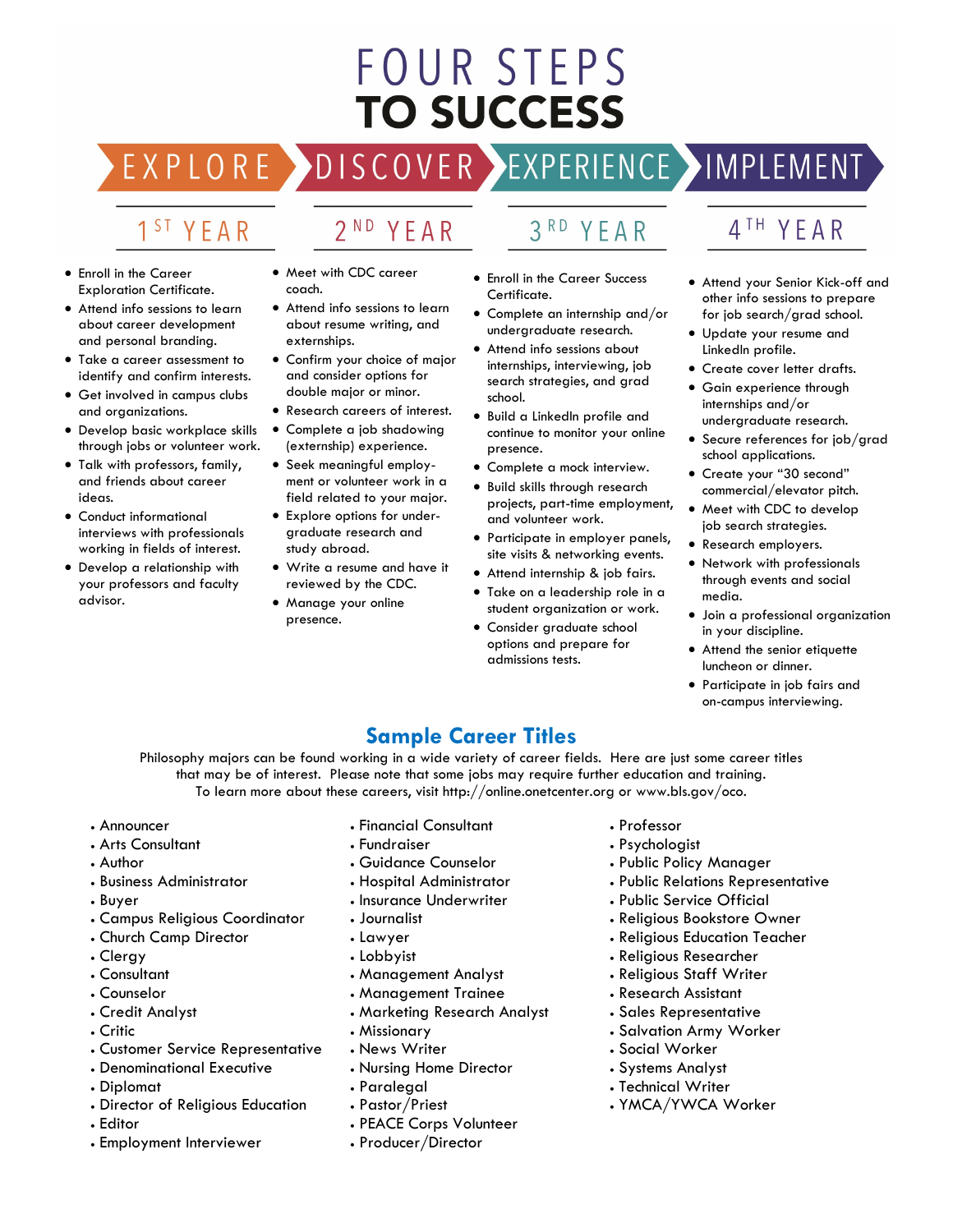## **Common Internship Sites and Employers**

Philosophy majors often find internships and employment in the following fields/industries.

- Consulting Firms
- State/Federal Government
- Colleges/Universities
- Religious Associations
- Publishing/Media Companies
- Hospitals
- Non-Profit Organizations
- Business & Industry

 Handshake is the primary online resource ii handshake for preparing and connecting students and alumni with employers. **www.kutztown.edu/handshake**

### **Useful Websites for Philosophy Majors**

Whether you are researching related career fields, applying for internships or jobs, or planning to join a professional association, these websites are for you!

#### **Industry/Employment Information**

O\*NET Online www.onetonline.org

Occupational Outlook Handbook www.bls.gov/ocoml

Internships.com www.internships.com

Internet Nonprofit Center www.nonprofits.org

Idealist: The Non-Profit Career Center www.idealist.org

Career Handbook for Philosophy Majors http://web.phil.ufl.edu/ugrad.ugcrhbk

Philosophy Now www.philosophynow.org

Philosophical Gourmet Report www.philosophicalgourmet.com

Episteme Links www.epistemelinks.com

Philosophy Pages www.philosophypages.com

#### **Professional Associations**

American Philosophical Association www.apaonline.org

American Philosophical Society www.amphilsoc.org

The Society for the Advancement of American Philosophy www.american-philosophy.org

Society for Medieval and Renaissance Philosophy www.smrphil.org

American Council of Learned **Societies** www.acls.org

Association for Symbolic Logic www.aslonline.org

American Society for Aesthetics www.aesthetics-online.org

#### **Related Area Employers**

Allentown Art Museum Alliance for Sustainable Communities - Lehigh Valley Altitude Marketing **ArtsQuest** Carbon County Adult Probation Chester County Intermediate Unit DaVinci Science Center Historic Bethlehem Museum & Sites Kutztown Area Historical Society Kutztown University: Philosophy **Department** Kutztown University: Small Business Development Center Make-A-Wish Philadelphia Maritime Academy Charter School The Philadelphia Project The Washington Center Valley Youth House